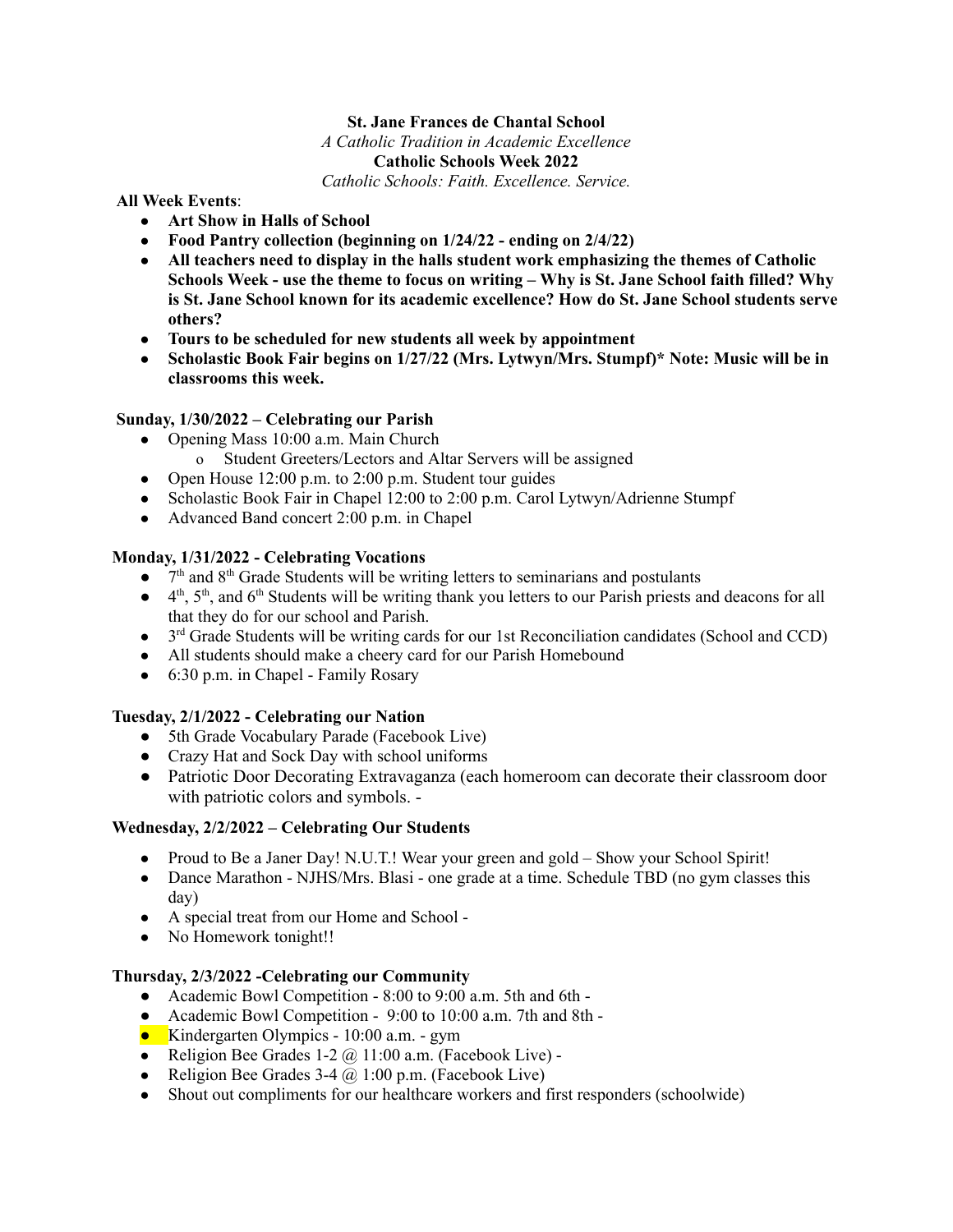# **Friday, 2/4/2022 – Celebrating Our Faculty, Staff and Volunteers**

- Noon Dismissal
- Closing Mass 8:15 a.m.  $(5A)$
- Official Ribbon Cutting ceremony of new playground immediately following Mass all grades attend (weather permitting) Need a chairperson
- Lunch for faculty and staff offsite

 *\*Schedule is subject to change. (Snow days will postpone activities, but we will do our best to reschedule.)*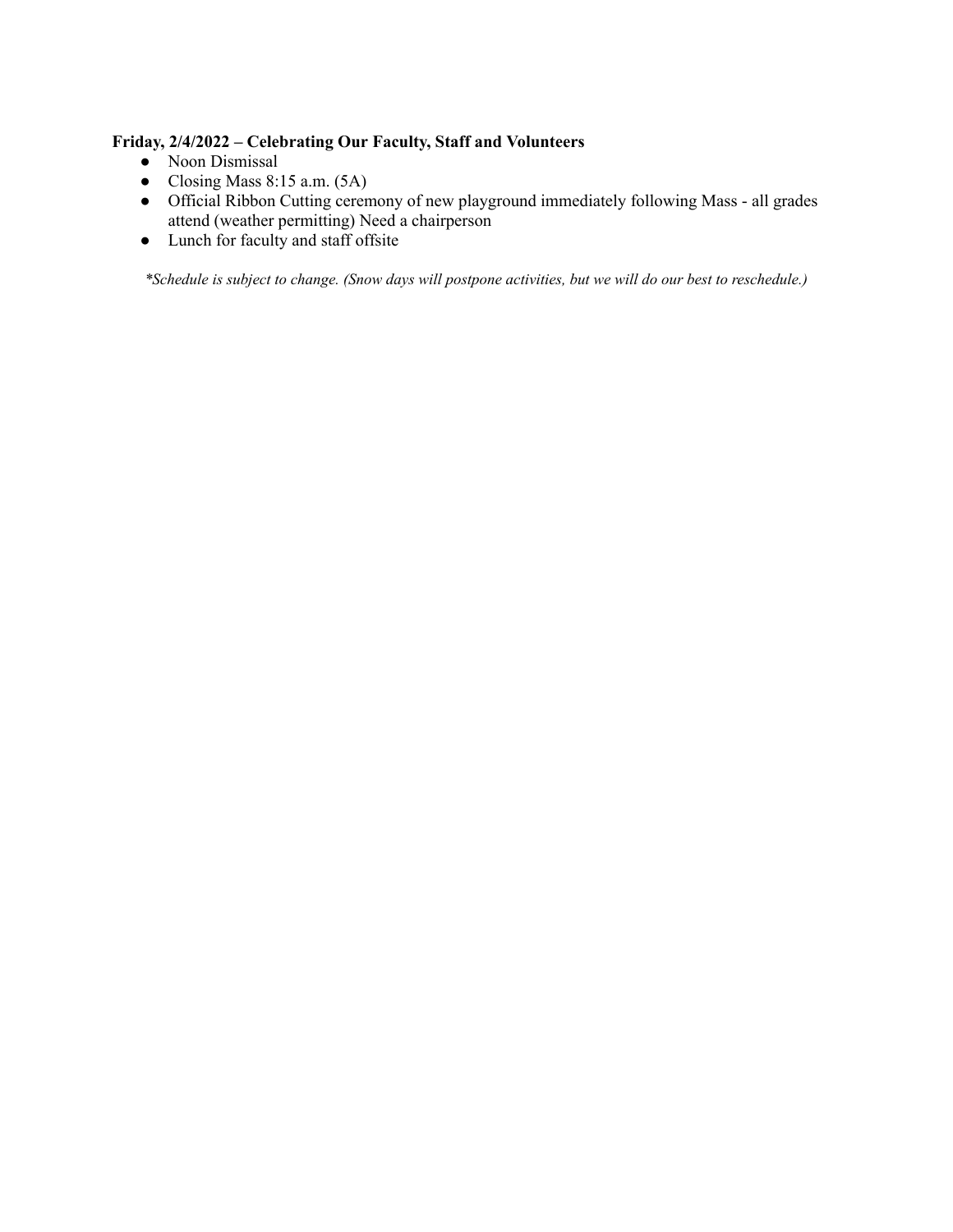# The family that **PRAYS** together **STAYS** together!

Enrich your family's spiritual life in 2022!



Open to all members of your family: Babies, toddlers, school age, teenage, college, parents, grandparents, etc.

Each family will sit together in our chapel. We will lead you through learning how to pray the rosary and hope that you will consider making this a regular part of your family time together!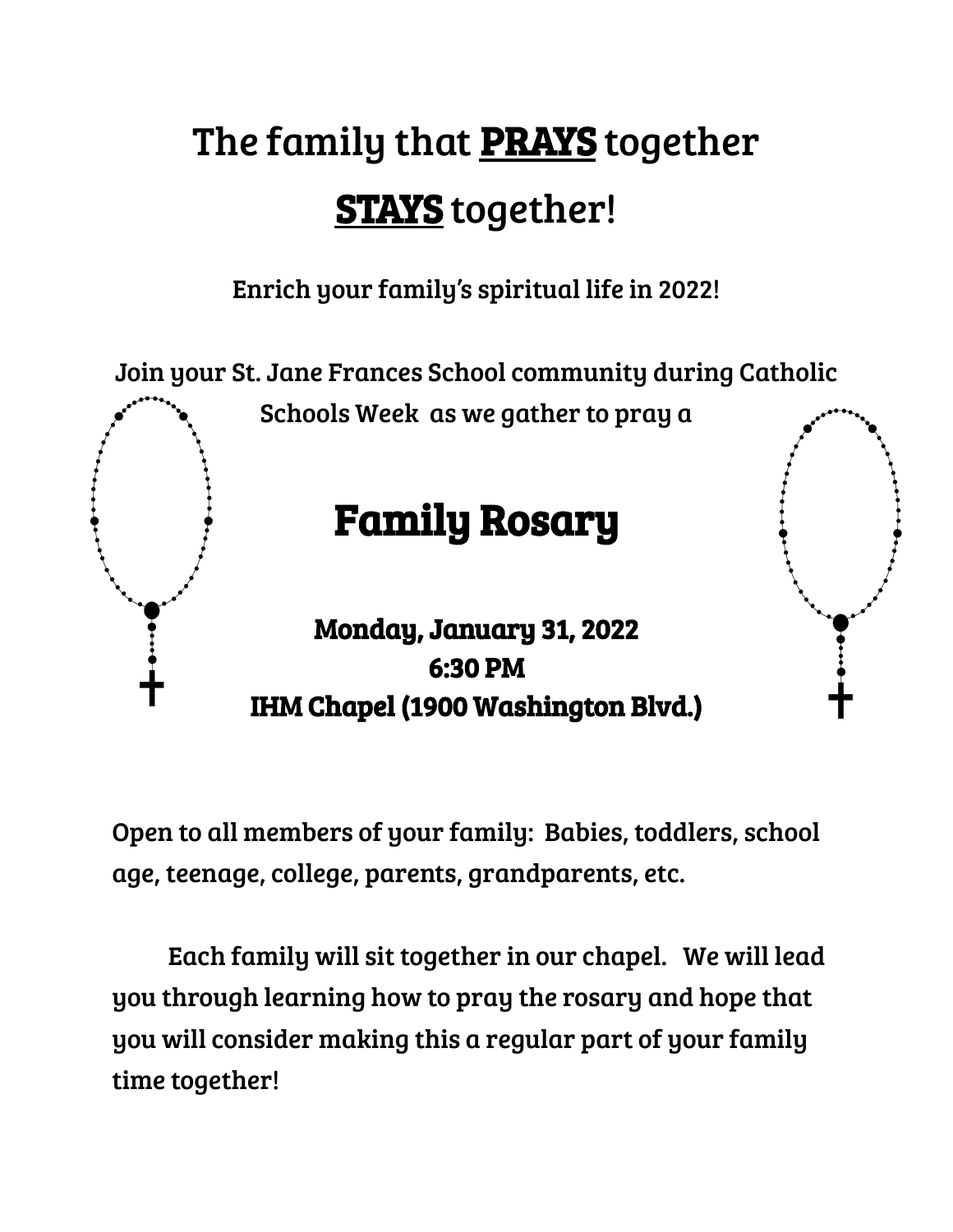

# **CYO NEWS 2022 Spring Sports Registration**

St. Jane's Spring Sports Registration will be open until February 15, 2022.

Programs Offered:

Softball - Girls Pre-K-8th Grade Liz Deemer, Coordinator lizbeanerz@hotmail.com

Track and Field - K-8th Grade Dave Hohl, Coordinator hohlhouse@gmail.com

Baseball - Pre-K-8th Grade Currently seeking interested candidates for Coordinator Contact: Mike Huber mwh0501@yahoo.com

Soccer - Co-ed Instructional (Pre-K - 1st Grade) Paul Harak, Coordinator pjh@bbhslaw.com

To register, visit http://sjc18040002.siplay.com/site/ or www.sjhawks.com

St. Jane's CYO is always looking for motivated people to join our team!.







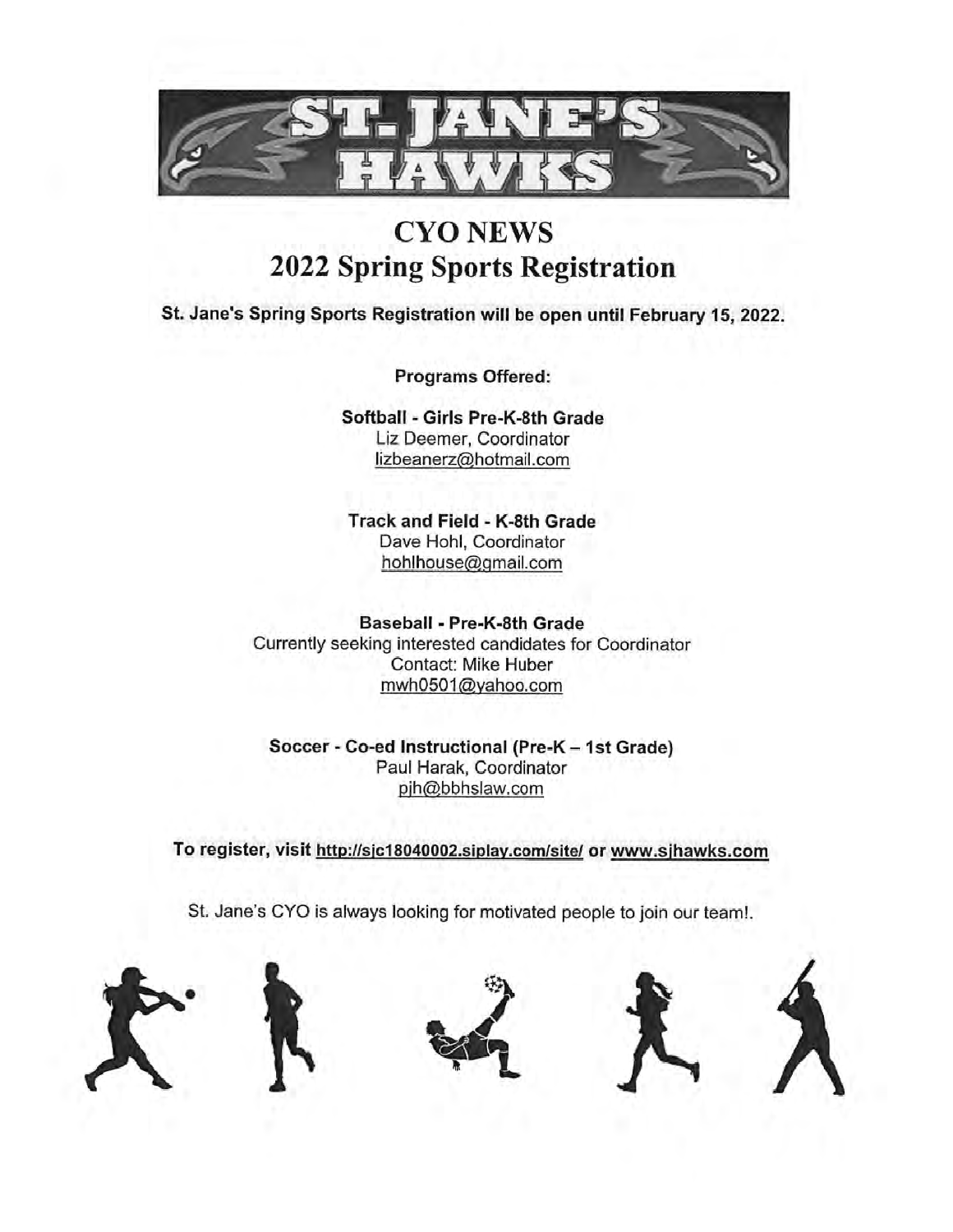# **Daily Symptom Monitoring** Please complete this checklist on a daily basis with your child to monitor for symptoms of

| COVID-19.                                                                                                                                                                                                                                                                                                        |
|------------------------------------------------------------------------------------------------------------------------------------------------------------------------------------------------------------------------------------------------------------------------------------------------------------------|
| Has your child been recently been exposed to anyone with a confirmed case of COVID-19?                                                                                                                                                                                                                           |
| If yes, the student/staff should stay home from school UNLESS                                                                                                                                                                                                                                                    |
| Student/staff who have received a booster vaccination and more than 2 weeks have passed                                                                                                                                                                                                                          |
| Student/staff who have completed the primary series of Pfizer or Moderna vaccine within the                                                                                                                                                                                                                      |
| last 6 months and thus are not yet eligible for the booster vaccination                                                                                                                                                                                                                                          |
| Student/staff who have completed the primary series of the J&J vaccine within the last 2<br>months                                                                                                                                                                                                               |
| If a student/staff does not meet any of the above criteria, the student can return to school 5 days after<br>the last time that they had close contact with someone diagnosed with COVID-19 and continue to<br>wear a mask through day 10. If a student/staff member develops symptoms they should be tested and |

| Column A<br>If you checked 1 or more<br>symptoms, student should<br>stay home from school                                                                                                                           | Column B<br>If you checked 2 or more symptoms, student should stay<br>home from school |                                                                      |  |
|---------------------------------------------------------------------------------------------------------------------------------------------------------------------------------------------------------------------|----------------------------------------------------------------------------------------|----------------------------------------------------------------------|--|
| $\Box$ Fever (100°F or higher)<br>⊥Cough<br>$\exists$ Shortness of breath<br>$\Box$ Difficulty breathing<br>$\Box$ Nausea or vomiting<br>$\sqcap$ Diarrhea<br>$\Box$ Lack of smell or taste<br>(without congestion) | $\Box$ Sore throat<br>l IChills<br>$\Box$ Muscle pain                                  | $\Box$ Headache<br>$\Box$ Congestion or runny nose<br>$\Box$ Fatigue |  |

1 For a current list of symptoms see CDC's website:

isolate until the results are received.

https://www.cdc.gov/coronavirus/2019-ncov/symptoms-testing/symptoms.html

2 The temperature considered a fever during screening differs based on how temperature is taken. Any fever reported by an employee, even if no thermometer was used, should be considered as symptomatic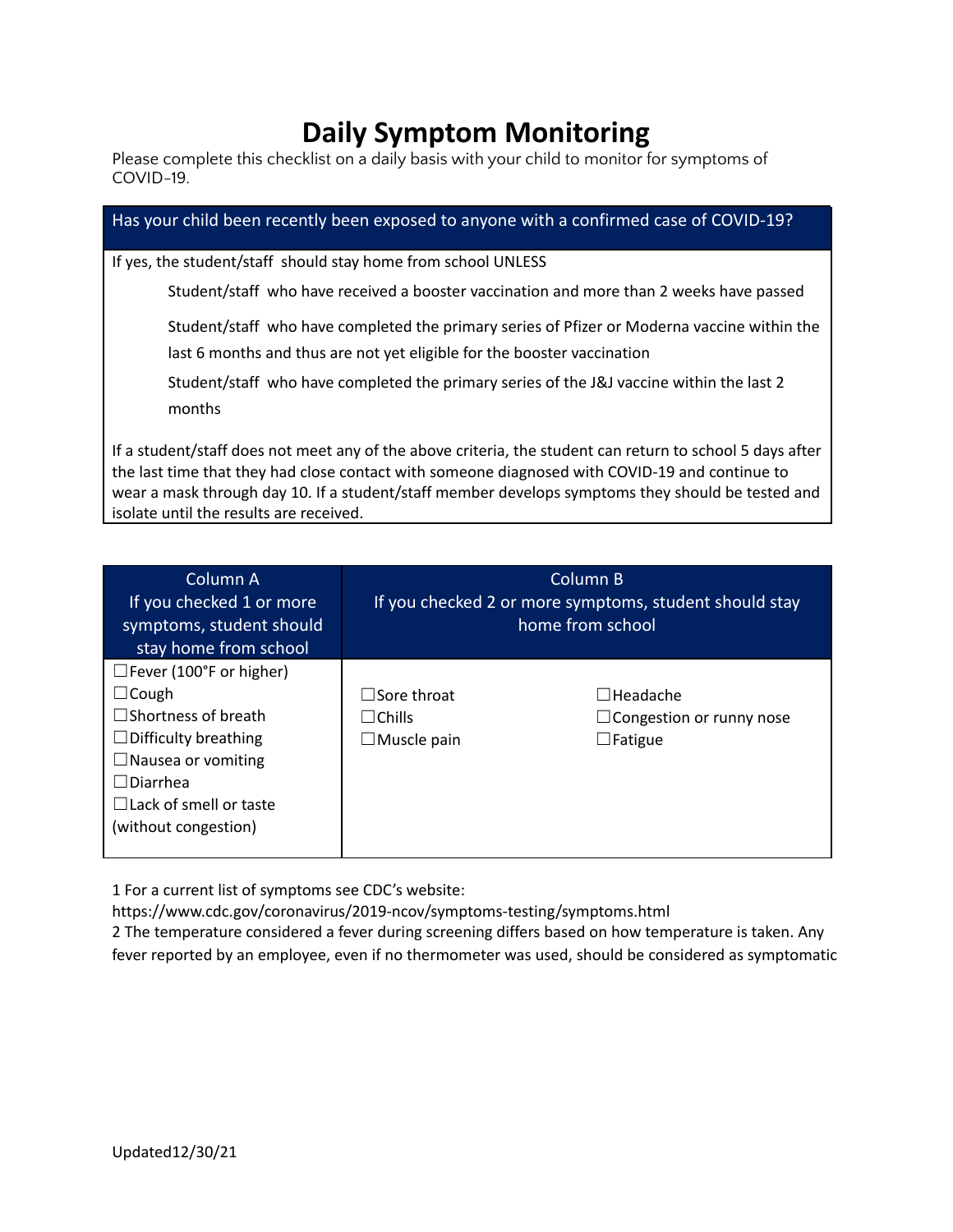# Exclusion From and Return to School Requirements

| Scenario                                          | <b>Exclude from School</b> | Return to School After                                                                                                                                                                                                                                                                        |
|---------------------------------------------------|----------------------------|-----------------------------------------------------------------------------------------------------------------------------------------------------------------------------------------------------------------------------------------------------------------------------------------------|
| #1 No Symptoms                                    | No                         | Not applicable                                                                                                                                                                                                                                                                                |
| #2 COVID-19 symptoms                              | Yes                        | Individual should be tested for COVID-19                                                                                                                                                                                                                                                      |
|                                                   |                            | If test is negative, return to school                                                                                                                                                                                                                                                         |
|                                                   |                            | when they meet the normal criteria<br>to return after illness.                                                                                                                                                                                                                                |
|                                                   |                            | If test is positive, follow return to                                                                                                                                                                                                                                                         |
|                                                   |                            | school guidance for scenario #3                                                                                                                                                                                                                                                               |
|                                                   |                            | If child is not tested and they are                                                                                                                                                                                                                                                           |
|                                                   |                            | not a close contact of someone<br>with COVID, return to school when<br>fever free (without medication) and<br>symptom free for 48 hours or after<br>a clinician has evaluated the child<br>and documented an alternative<br>diagnosis and confirmed that the<br>student can return to school. |
| #3 Positive COVID-19 PCR                          | Yes                        | Patients with mild to moderate illness who                                                                                                                                                                                                                                                    |
| test with symptoms                                |                            | are not severely immunocompromised:                                                                                                                                                                                                                                                           |
|                                                   |                            | $\blacktriangleright$ At least 5 days have passed since                                                                                                                                                                                                                                       |
|                                                   |                            | symptoms first appeared and                                                                                                                                                                                                                                                                   |
|                                                   |                            | $\blacktriangleright$ At least 24 hours have passed since                                                                                                                                                                                                                                     |
|                                                   |                            | last fever without the use of<br>fever-reducing medications and                                                                                                                                                                                                                               |
|                                                   |                            | ✔ Symptoms (e.g., cough, shortness                                                                                                                                                                                                                                                            |
|                                                   |                            | of breath) have improved.                                                                                                                                                                                                                                                                     |
|                                                   |                            | Must continue to wear a well fitting                                                                                                                                                                                                                                                          |
|                                                   |                            | mask through day 10. If unable to<br>wear a well fitting mask<br>student/staff must isolate at home.                                                                                                                                                                                          |
| #4 Positive COVID-19 PCR<br>test without symptoms | Yes                        | For patients who are not severely<br>immunocompromised:                                                                                                                                                                                                                                       |
|                                                   |                            | $\checkmark$ 5 days have passed since the date                                                                                                                                                                                                                                                |
|                                                   |                            | of their first positive viral diagnostic<br>test.                                                                                                                                                                                                                                             |
|                                                   |                            | Must continue to wear a well fitting                                                                                                                                                                                                                                                          |
|                                                   |                            | mask day 6 through day 10. If                                                                                                                                                                                                                                                                 |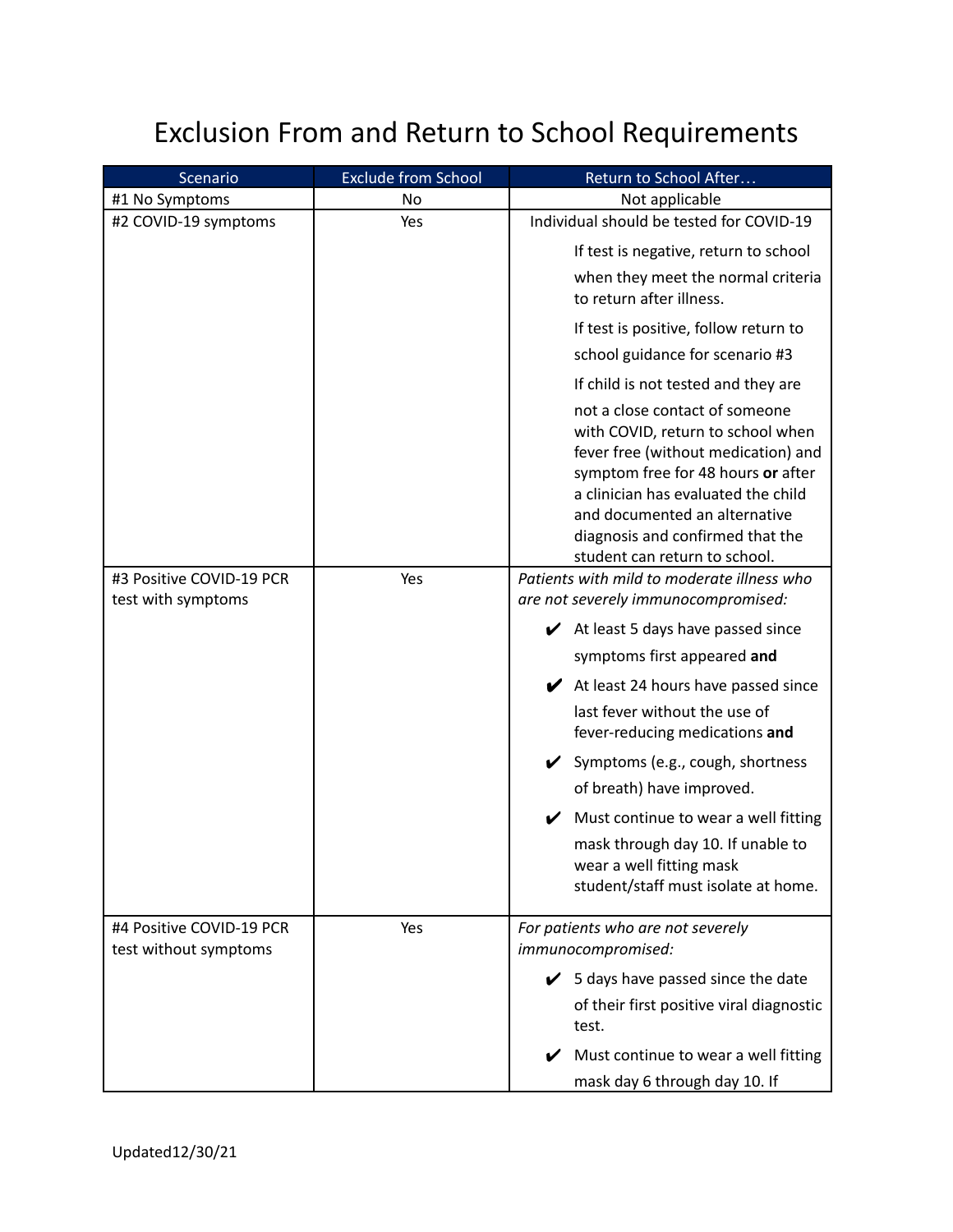|                                                                                                                                                                          |     | unable to wear a well fitting mask<br>student/staff must isolate at home.<br>If symptoms develop during 10<br>$\checkmark$<br>days, follow return to school<br>guidance for scenario #3                                                                                                                                                                                                                                                                                                                                                                                                                                                                                                                                                                                                                                                                |
|--------------------------------------------------------------------------------------------------------------------------------------------------------------------------|-----|--------------------------------------------------------------------------------------------------------------------------------------------------------------------------------------------------------------------------------------------------------------------------------------------------------------------------------------------------------------------------------------------------------------------------------------------------------------------------------------------------------------------------------------------------------------------------------------------------------------------------------------------------------------------------------------------------------------------------------------------------------------------------------------------------------------------------------------------------------|
| #5 Close contact of COVID<br>with symptoms                                                                                                                               | Yes | Individual should be tested for COVID-19<br>If the student is tested and receives<br>a negative test result but they are<br>symptomatic, they should still be<br>treated as a probable case and<br>follow the return to school<br>guidance for scenario #3.<br>If test result is positive, follow<br>return to school guidance for<br>scenario #3.<br>If child is not tested, they are<br>considered a probable case and<br>should remain excluded from<br>school until 5 days after symptoms<br>appeared.<br>Must continue to wear a well fitting<br>mask day 6 through day 10. If<br>unable to wear a well fitting mask<br>student/staff must isolate at home.<br>*For individuals with COVID-19 who cannot<br>isolate from their household members, the<br>household members' quarantine period<br>begins when the case is no longer<br>infectious. |
| #6 Close contact of COVID<br>without symptoms-<br>Unvaccinated or Partially<br>Vaccinated<br><b>AND</b><br>either the positive<br>individual or contact were<br>unmasked | Yes | Return to school/work 5 days after<br>the last time that they had close<br>contact with someone diagnosed<br>with COVID-19 if no symptoms<br>were reported during daily<br>monitoring.<br>Must continue to wear a well fitting<br>mask day 6 through day 10. If<br>unable to wear a well fitting mask<br>student/staff must quarantine at<br>home.                                                                                                                                                                                                                                                                                                                                                                                                                                                                                                     |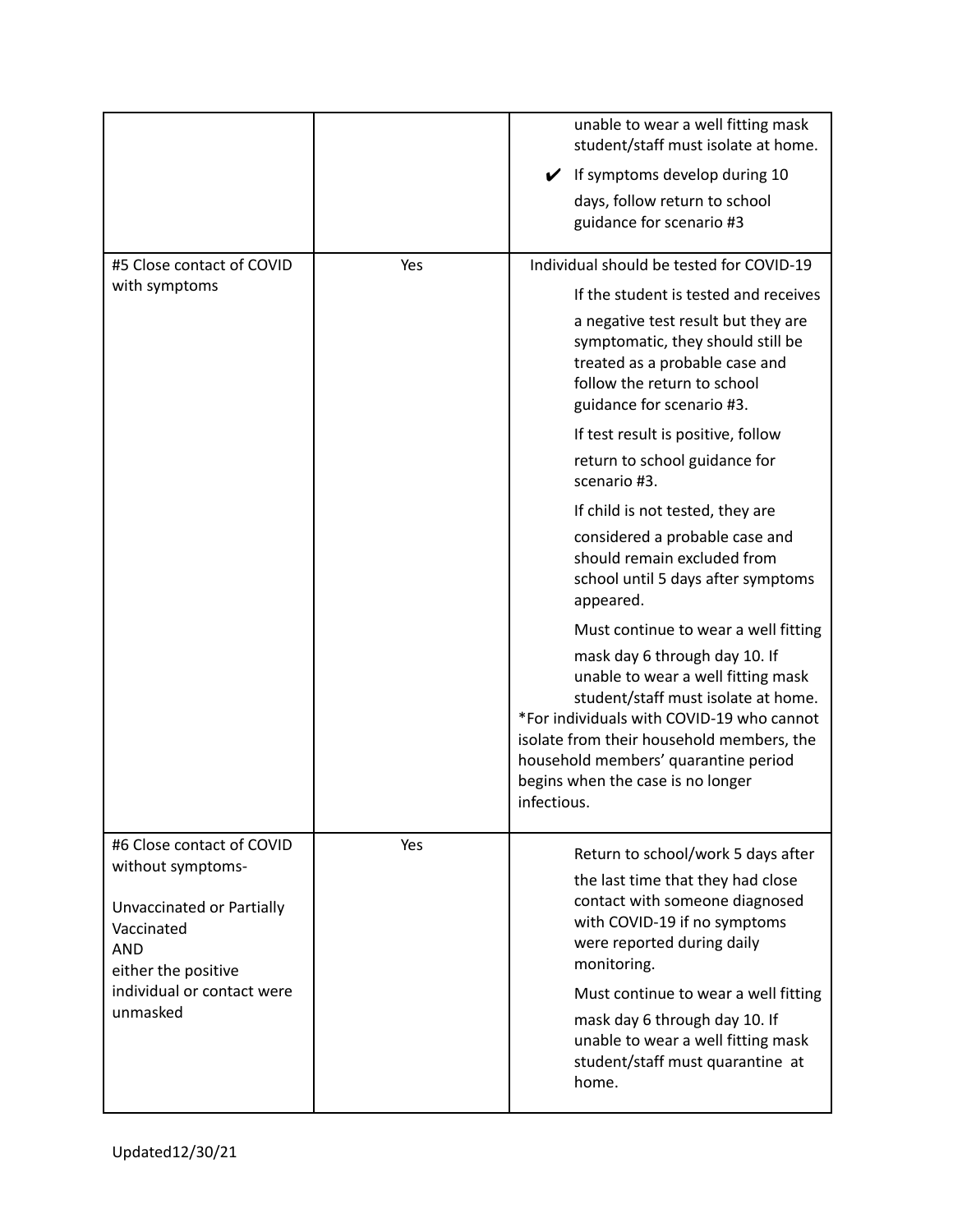|                                                                                                                                                                                                                                                                                                                                                                                                                                                                                  |    | *For individuals with COVID-19 who cannot<br>isolate from their household members, the<br>household members' quarantine period<br>begins when the case is no longer<br>infectious.<br>Symptom monitoring should<br>continue for 14 days. If symptoms<br>develop during 14 days, follow<br>return to school guidance for<br>scenario #5. |
|----------------------------------------------------------------------------------------------------------------------------------------------------------------------------------------------------------------------------------------------------------------------------------------------------------------------------------------------------------------------------------------------------------------------------------------------------------------------------------|----|-----------------------------------------------------------------------------------------------------------------------------------------------------------------------------------------------------------------------------------------------------------------------------------------------------------------------------------------|
| #7 Close contact( within<br>3-6feet) of COVID between<br>2 students in a classroom<br>setting without symptoms-<br>Unvaccinated or Partially<br>Vaccinated AND<br>both contact and positive<br>individual were<br>appropriately masked<br>*This excludes teachers,<br>non-students, and<br>classroom staff.                                                                                                                                                                      | No | Individual can attend school as long<br>as they remain asymptomatic.                                                                                                                                                                                                                                                                    |
| #8 Close contact of COVID<br>without symptoms-Fully<br>Vaccinated (Student/staff<br>who have received a<br>booster vaccination and<br>more than 2 weeks have<br>passed, OR Student/staff<br>who have completed the<br>primary series of Pfizer or<br>Moderna vaccine within<br>the last 6 months and thus<br>are not yet eligible for the<br>booster vaccination, OR<br>Student/staff who have<br>completed the primary<br>series of the J&J vaccine<br>within the last 2 months | No | Individual can attend school as long<br>as they remain asymptomatic.<br>Individual should be tested on day<br>5 days after known exposure to<br>someone with suspected or<br>confirmed COVID-19 and wear a<br>mask in school for 10 days.                                                                                               |
| #9 Close contact of COVID<br>without symptoms who<br>was previously diagnosed<br>with COVID-19 in the last<br>90 days                                                                                                                                                                                                                                                                                                                                                            | No | Individual can attend school as long<br>as they remain asymptomatic.                                                                                                                                                                                                                                                                    |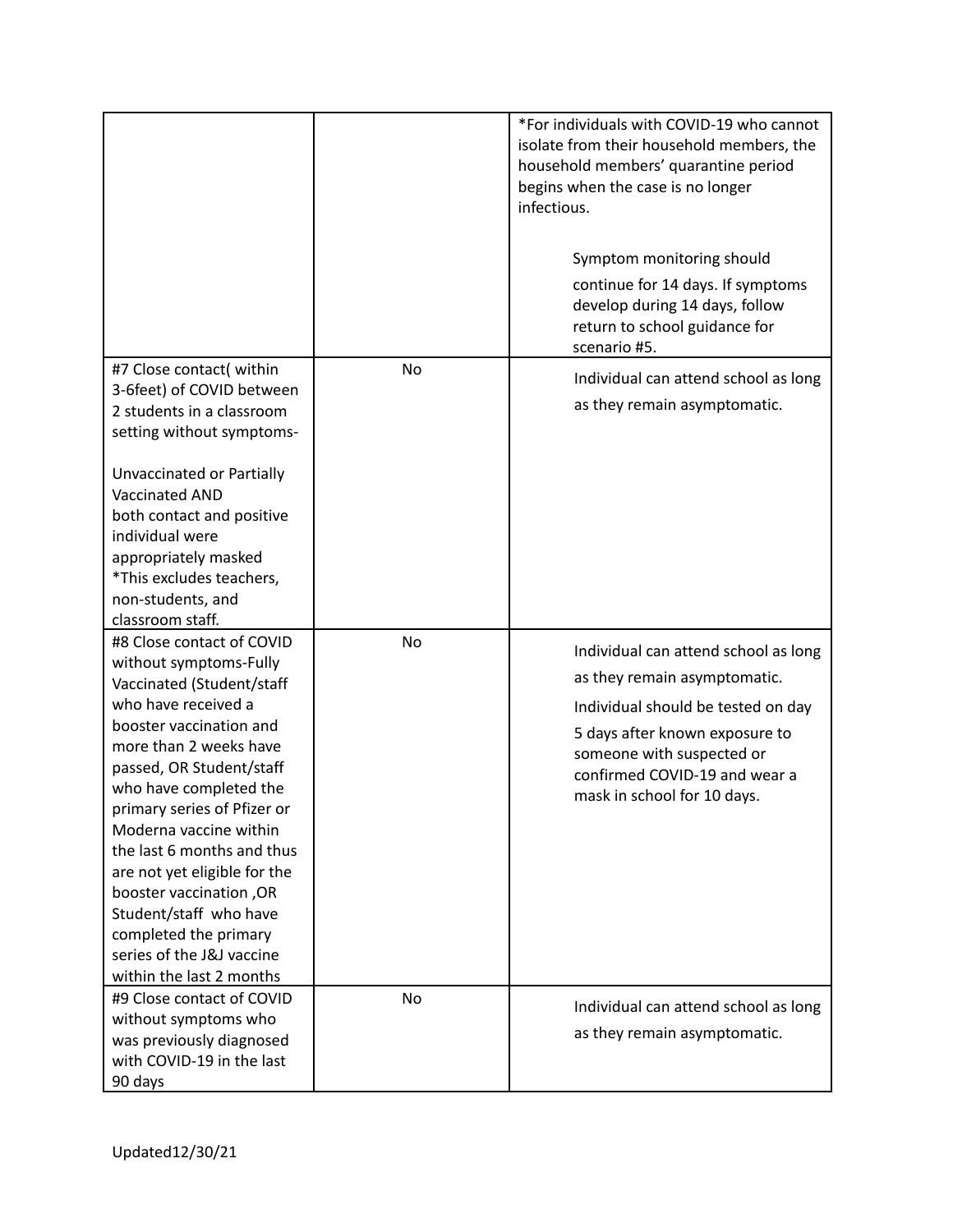

St Jane Frances De Chantal School is pleased to announce that we have partnered with FACTS and Family Portal for the 2021-2022 school year. Due to this transition, all current FACTS tuition login credentials have ended as of today. All families are required to create a FACTS Family Portal online account. This account will also provide you access to the FACTS tuition management system.

FACTS Family Online is a private and secure parent portal that will allow you to view academic information specific to your child's grades, attendance, homework and conduct, as well as your payment plan and billing information. You can also communicate with teachers and other school staff online whenever necessary.

## **How to access FACTS Family Online if you don't already have an account**

- Go to https://SJF-PA.client.renweb.com/pw/ and click **Create New ParentsWeb Account**
- Type your email address and click **Create Account.**
	- o *An email will be sent which includes a link to create your ParentsWeb login. The link is active for 6 hours.*
- Select the **Click to Create your ParentsWeb login** link
- A web browser displays your **Name** and **Person ID**
- Enter a **User Name**, **Password** and **Confirm** the password to create your login credentials
- Click **Save User Name and/or Password**
	- o *A message displays at the top of the browser, "User Name/Password successfully updated."*
- You may now login to Family Portal using your new user name and password.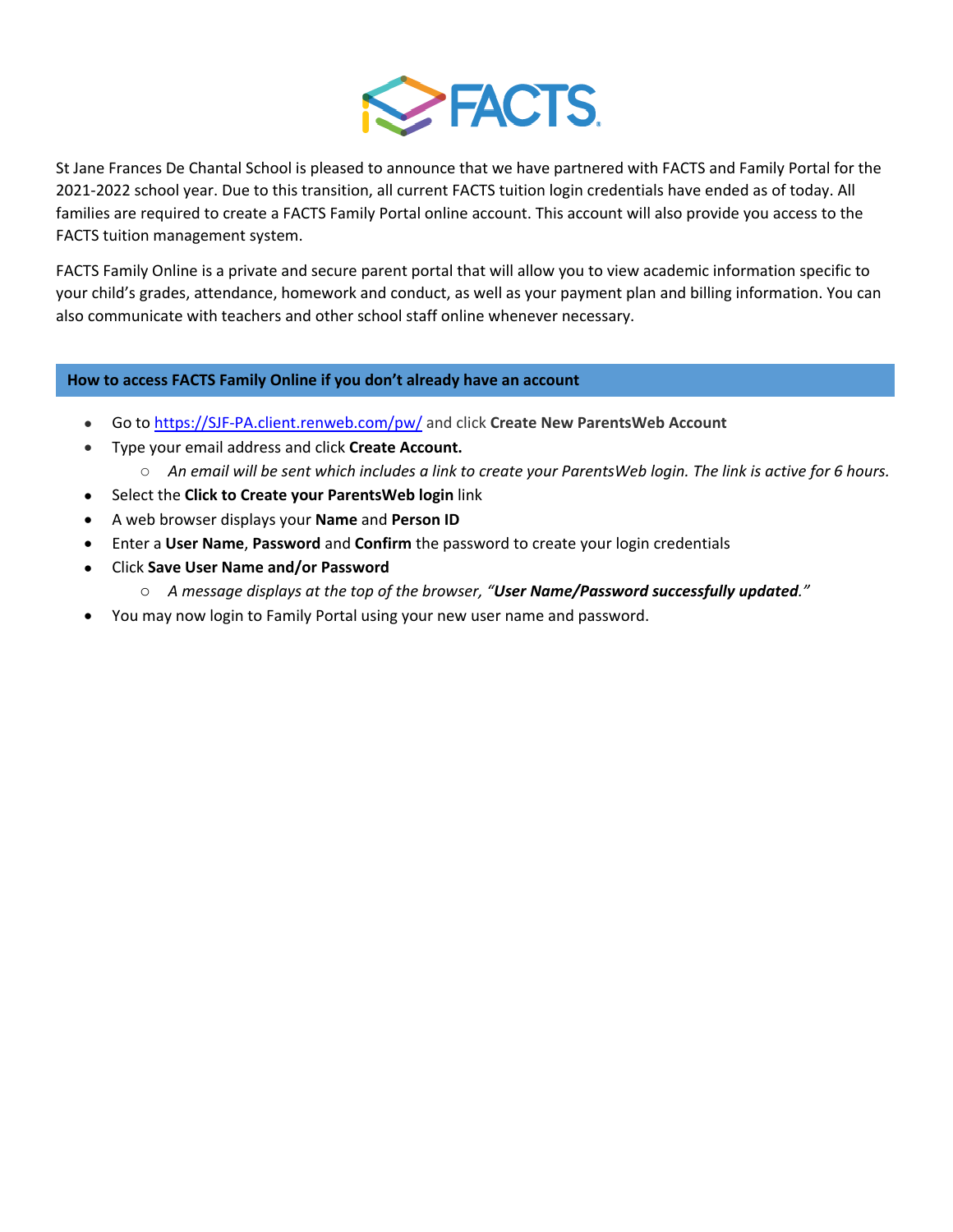

# Help the Hungry and the Homeless-2022

 Beginning on January 24th and ending on February 4th, we ask that all St. Jane School families help with the St. Vincent de Paul's Food Pantry by donating non-perishable goods. The following is an itemized list for each classroom designed to assist the community with its greatest need. Items may be brought to class anytime during Catholic Schools Week and the week following. This is a great time to clean out kitchen cabinets from items that may be close to expiration or items you will not use. Of course, any donation regardless of brand or product is greatly appreciated. We can also accept cash donations to be given to the Food Pantry directly. Thank you for your generous spirit in giving to others in great need.

Kindergarten - Cold Cereal, Oatmeal, Pop-tarts, Jelly

 1A- Shelf-stable milk in cartons (like Parmalat found in the breakfast or coffee aisle), powdered milk

- 1B Coffee, tea, hot chocolate, sugar
- 2A- Canned pasta: Spaghettios, Beefaroni, ravioli, spaghetti and meatballs
- 2B- Tuna, Baked beans

3A-Boxed instant potatoes or any other packaged potatoes, Stove Top stuffing

3B- Hamburger Helper, Chicken Helper, Tuna Helper, Sloppy Joe Mix

4A and 4B- Paper products: toilet paper, paper towels, facial tissues, napkins

5A- Shampoo, crème rinse, toothpaste, toothbrushes, mouthwash, floss

5B- Deodorant, bar soap, liquid bath soap or hand soap

6A-Canned spaghetti sauce, canned gravy, or manual can openers

6B- Egg noodles, all kinds of pasta, Rice-a-roni or any prepared boxed rice

7A- Cooking oil (vegetable, corn, or canola oil), ketchup, mayonnaise, mustard, salt

7B- Canned or jarred fruit, snack pack fruit, snack pack pudding, juice boxes

8A- Dish detergent, surface cleaners like Fantastic, bathroom cleaners

8B-Laundry detergent, dryer sheets, fabric softener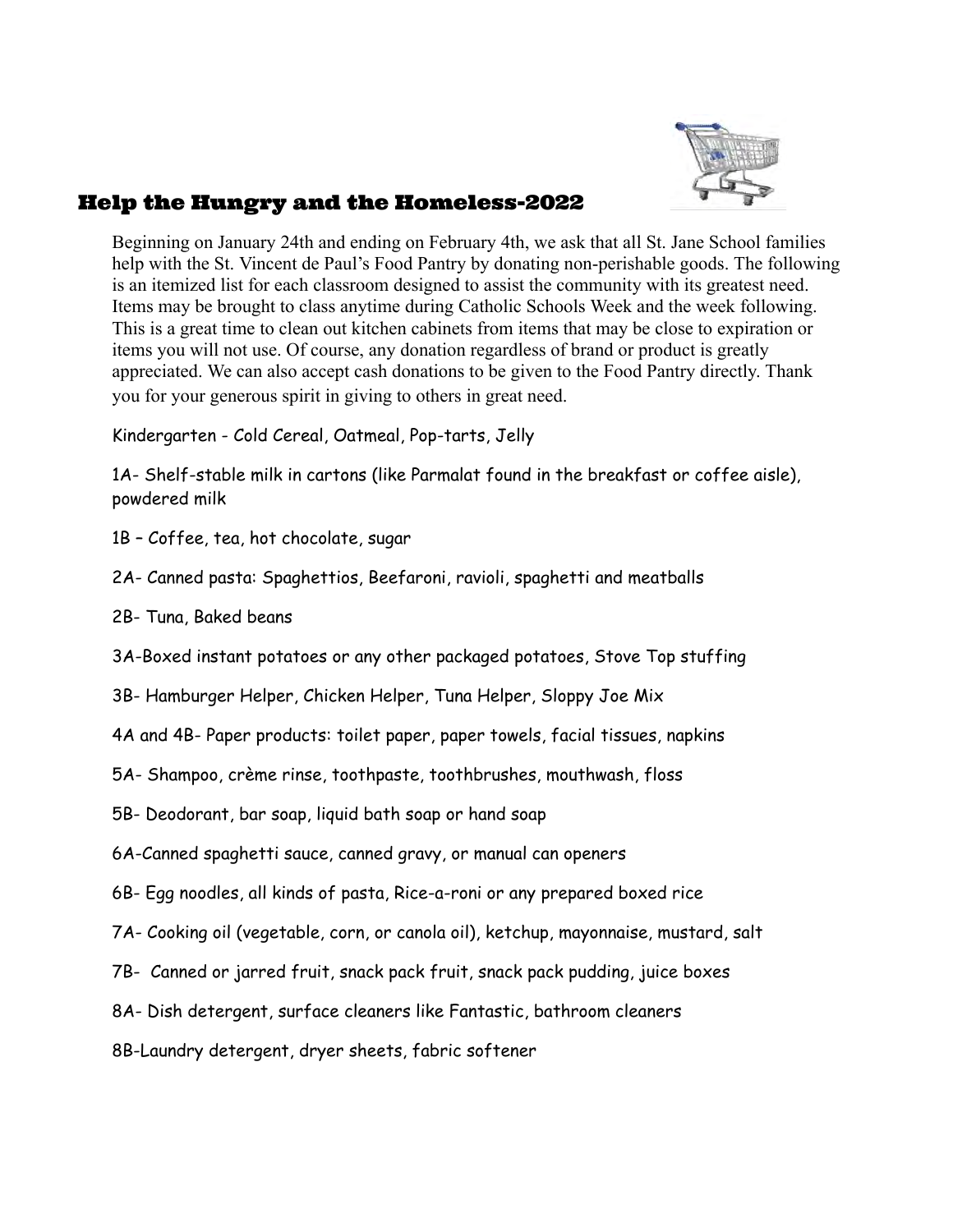

1900 Washington Blvd. - Easton, PA 18042 610-253-8442 \* www.stjaneschool.com principal@stjaneschool.com

# A Catholic Tradition in Academic Excellence

# Tuition Schedule for the 2022-2023 School Year

Kindergarten through Grade 8

#### Registered and Active Parishioner Tuition\*

Per family\*\*

| Per child             | <b>Tuition</b><br>Rate | Lunch<br>Monitor<br>Fee** | Home and<br>School<br>Fee** | Technology<br>Fee** | Religion<br><b>Book</b> | Insurance<br>Fee | <b>Total Fees</b> | Total<br><b>Tuition</b> |
|-----------------------|------------------------|---------------------------|-----------------------------|---------------------|-------------------------|------------------|-------------------|-------------------------|
| 1st Child             | \$3,900                | \$60                      | \$60                        | \$160               | \$23                    | \$12             | \$315             | \$4,215                 |
| 2 <sup>nd</sup> Child | \$2,450                | N/A                       | N/A                         | N/A                 | \$23                    | \$12             | \$35              | \$6,700                 |
| 3rd Child             | \$2,060                | N/A                       | N/A                         | N/A                 | \$23                    | \$12             | \$35              | \$8,795                 |
| 4 <sup>th</sup> Child | Free                   | N/A                       | N/A                         | N/A                 | \$23                    | \$12             | \$35              | \$8,830                 |

\*In order to be eligible for the Parishioner rate, you must be a registered and active member (attending and contributing financially at weekly Mass) of St. Jane Frances de Chantal Church, Our Lady of Mercy Church, Our Lady of Lebanon Church, Sacred Heart Church, Miller Heights and/or St. Anthony of Padua Church in Easton.

| Per child   | <b>Tuition</b><br>Rate | Lunch<br>Monitor<br>Fee** | Home<br>and<br>School<br>Fee** | <b>Technology</b><br>Fee** | Religion<br>Book | Insurance<br>Fee | <b>Total Fees</b> | <b>Total</b><br><b>Tuition</b> |
|-------------|------------------------|---------------------------|--------------------------------|----------------------------|------------------|------------------|-------------------|--------------------------------|
| 1st Child   | \$4,950                | \$60                      | \$60                           | \$160                      | \$23             | \$12             | \$315             | \$5,265                        |
| $2nd$ Child | \$4,950                | N/A                       | N/A                            | N/A                        | \$23             | \$12             | \$35              | \$10,250                       |
| 3rd Child   | \$4,950                | N/A                       | N/A                            | N/A                        | \$23             | \$12             | \$35              | \$15,235                       |
| $4th$ Child | \$4,950                | N/A                       | N/A                            | N/A                        | \$23             | \$12             | \$35              | \$20,220                       |

#### We encourage families to apply online as it simplifies the application process and provides parents the ability to track the status of their child's application. To begin the Online Application process, go to https://www.stjaneschool.com/ and click apply. Upon account creation, you will receive an email containing a verification link. Once your email address has been verified, log in to your account and Create A New Student Application for your child. You will then have the flexibility to log in and out of your account and access your open application.

A non-refundable fee of \$125 must be submitted with each application.

After submitting the application, you will be able to track your admissions status at the school by logging in to your account. In addition, you will be able to print the completed application, monitor when the school receives any applicable supplemental forms and, if necessary, reprint the forms.

FACTS Tuition Management Program: There are two methods for making tuition payments: (1): Full payment, which is due by July15, 2022 and a discount of \$50.00 per family may be taken. This payment may be made directly to FACTS through your tuition account or a check may be made out to St. Jane School. (2): 10-monthly payment plan with FACTS. There is an enrollment fee involved with this choice. Payments begin in August and end in May.

Gift Certificate Obligation - St. Jane Dollar\$ are a wonderful way for you to help your school earn funds! It is a NO-Cost to you fundraiser. St. Jane Frances de Chantal Parish buys gift cards from many area and national stores and restaurants at discounted prices and sells them to our parishioners/school families at face value. This generates a profit that translates into income for our Parish to use toward our Parish subsidy. Every family is required to purchase \$4,000 in eift cards or you may opt out by paying \$210. Please note 2% of the gift cards purchased over and above the \$4,000 quota will be deducted from your child's 2023-2024 tuition bill.

Financial Aid: You can apply for financial aid ONLY through our Simple Tuition Solutions Website. There is an application fee (one fee per family for situations where siblings attend separate Catholic schools). Go to the website https://simpletuitionsolutions.org/parents/ and set up your account. Financial Aid is not guaranteed. Active<br>Parishioners will receive funds from the Parish. No

Note: All tuition and other fees must be paid in a timely manner. The child(ren) may be disenrolled if there is an outstanding tuition or other fee at the end of each trimester or the end of the school year. Report cards and other documents will be held until the financial obligations are met. Students may not be able to participate in school events, such as field trips and graduation, if fees/tuition is owed.

#### Non-Doublineou Tuttion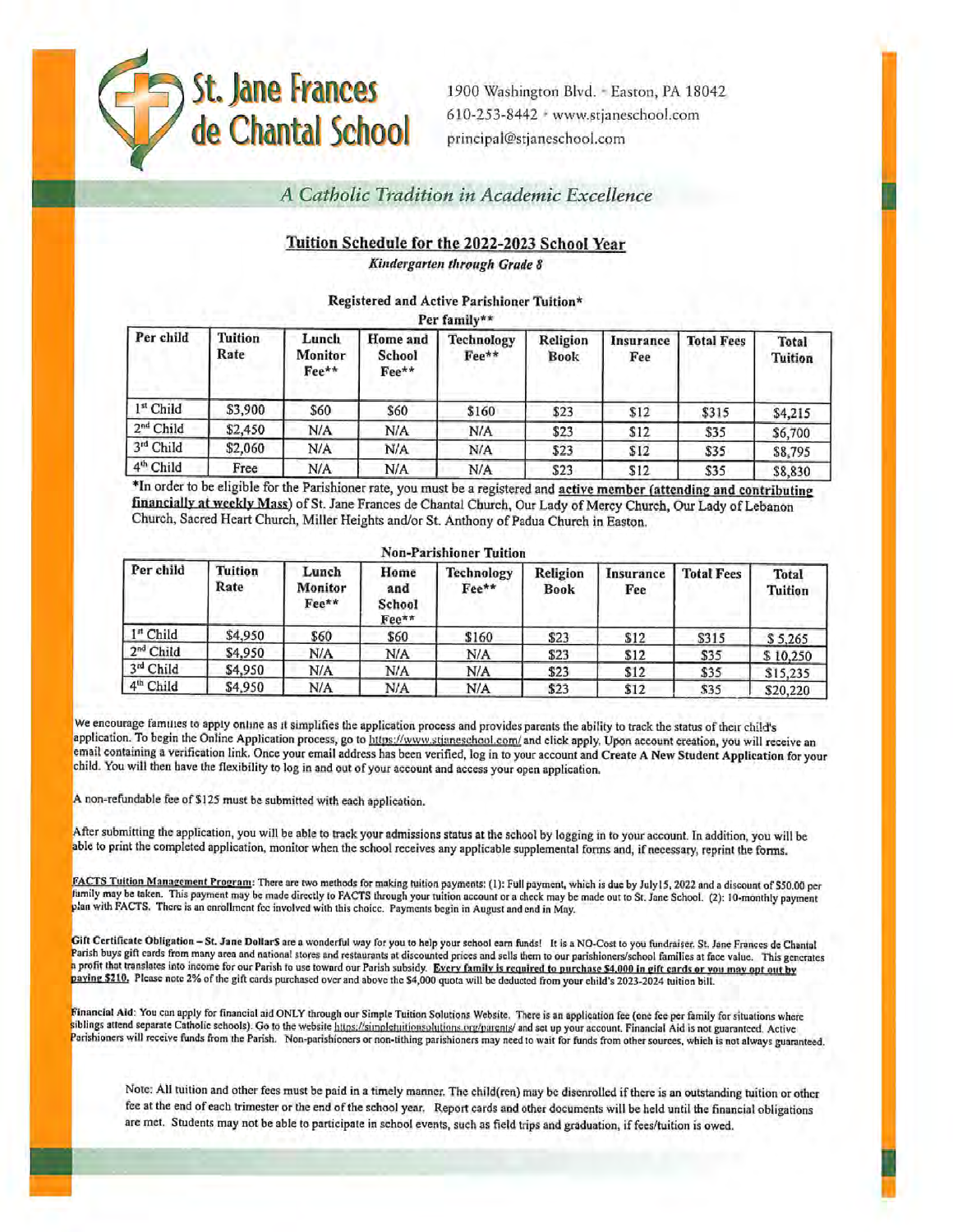# **NJHS Catholic Schools' Week Activities**



 Every year, we give our bus drivers a special treat bag. This year as part of our celebration of Catholic Schools week, we will also be making snack bags for our local first responders and medical people. If you can help us with this project, there is a list below of needed items:

 PreK - Kindergarten and 1st > individually wrapped hard candy or mints

 2nd and 3rd > individually wrapped cookies, cupcakes, brownies, granola bars etc.

- 4th > individually wrapped candy (no nuts)
- 5th > individually packaged crackers
- 6th > individually packaged hot chocolate
- 7th > individually packaged pretzels
- 8the > individually packaged chips

Money for packaging is always welcome.

Please send items to school by Wednesday, January 26th.

 Thank you for all the support and cooperation you give us throughout the school year.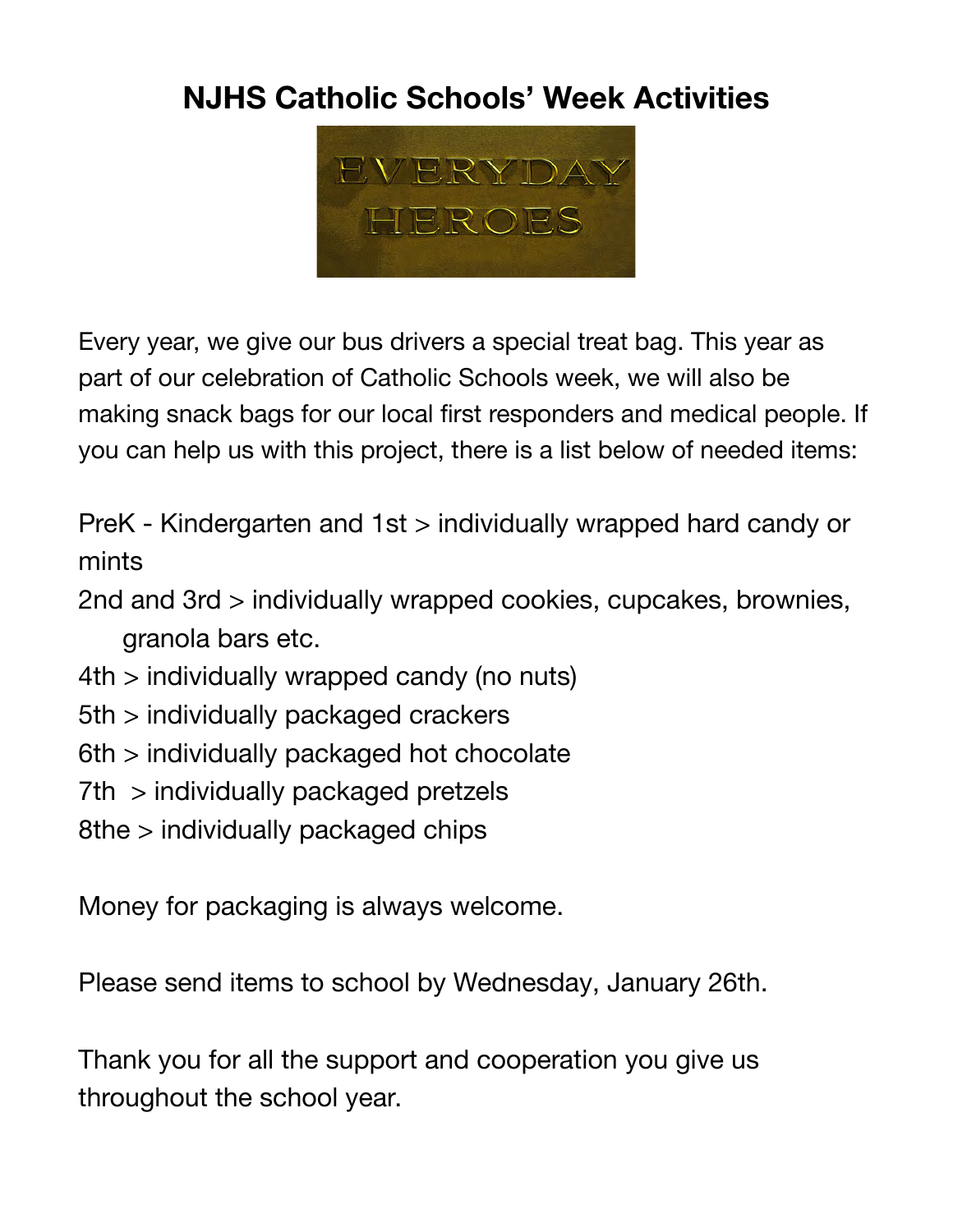

1900 Washington Blvd. - Easton, PA 18042 610-253-8442 · www.stjaneschool.com principal@stjaneschool.com

A Catholic Tradition in Academic Excellence

# Preschool Tuition Rates for the 2022-2023 School Year

Children must be 4 years old by October 15, 2022 and must be independent in the bathroom.

| <b>Class</b>           | Days of the Week | <b>Times</b>         | <b>Tuition Rate</b> | Fees* | <b>Total Tuition</b><br>\$4,300 |  |
|------------------------|------------------|----------------------|---------------------|-------|---------------------------------|--|
| 4 year old<br>Full day | Monday-Friday    | 8:00 am to 2:30 p.m. | \$4,100             | \$200 |                                 |  |

# Extended Care available from dismissal to 5:00 p.m. daily.

We encourage families to apply online as it simplifies the application process and provides parents the ability to track the status of their child's application. To begin the Online Application process,go to https://www.stjaneschool.com/ and click apply. Upon account creation, you will receive an email containing a verification link. Once your email address has been verified, log in to your account and Create A New Student Application for your child. You will then have the flexibility to log in and out of your account and access your open application.

A non-refundable fee of \$125 must be submitted with each application.

After submitting the application, you will be able to track your admissions status at the school by logging in to your account. In addition, you will be able to print the completed application, monitor when the school receives any applicable supplemental forms and, if necessary, reprint the forms.

We appreciate your interest and hope to assist you any way we can. If you have questions, please feel free to contact us at 610-253-8442.

FACTS Tuition Management Program: There are two methods for making tuition payments: (1): Full payment, which is due by July15, 2022 and a discount of \$50.00 per family may be taken. This payment may be made directly to FACTS through your tuition account or a check may be made out to St. Jane School. (2): 10-monthly payment plan with FACTS. There is an enrollment fee involved with this choice. Payments begin in August and end in May.

Gift Certificate Obligation - St. Jane Dollar\$ are a wonderful way for you to help your school earn funds! It is a NO-Cost to you fundraiser. St. Jane Frances de Chantal Parish buys gift cards from many area and national stores and restaurants at discounted prices and sells them to our parishioners/school families at face value. This generates a profit that translates into income for our Parish to use toward our Parish subsidy. Every family is required to purchase \$2,000 in gift cards or you may opt out by paying \$105.

Financial Aid: You can apply for financial aid ONLY through our Simple Tuition Solutions Website. There is an application fee (one fee per family for situations where siblings attend separate Catholic schools). Go to the website https://simpletuitionsolutions.org/parents/ and set up your account. Financial Aid is not guaranteed. Active Parishioners will receive funds from the Parish. Non-parishioners or non-tithing parishioners may need to wait for funds from other sources, which is not always guaranteed.

Note: All tuition and other fees must be paid in a timely manner. The child(ren) may be disenrolled if there is an outstanding tuition or other fee at the end of each trimester or the end of the school year.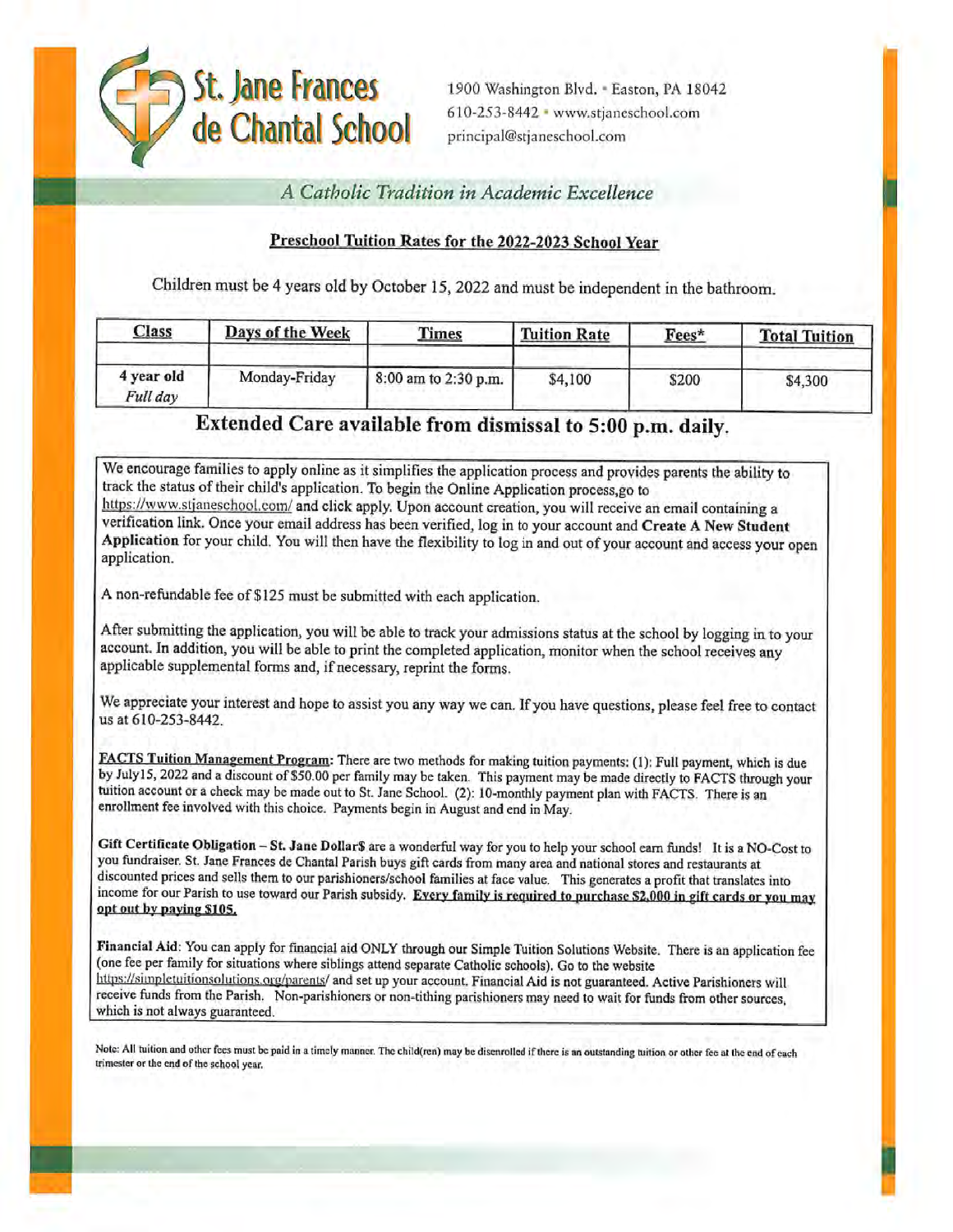Scholastic Book Fair

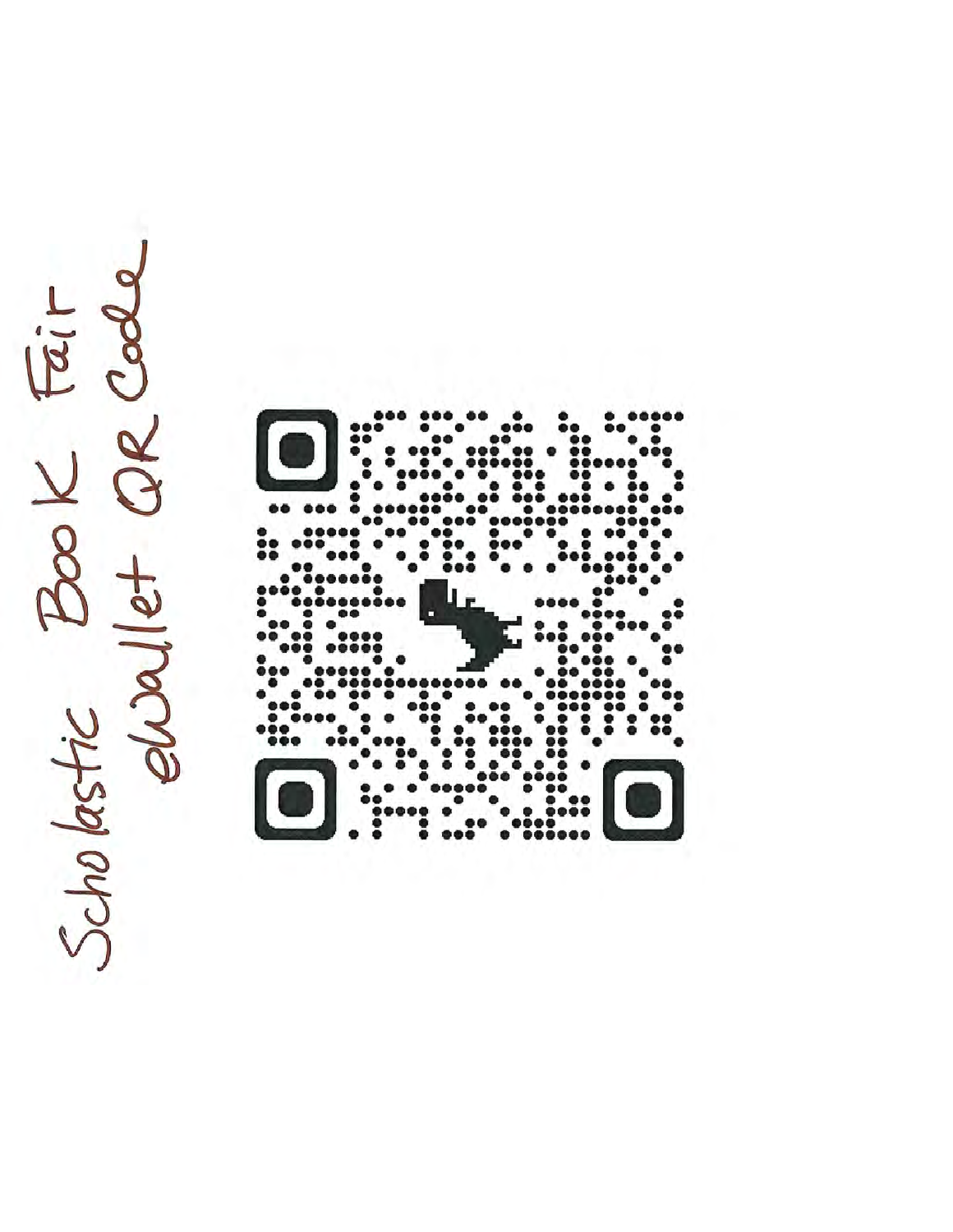# **School Policies in Case of Inclement Weather 2021-2022 \*\*\*\*St. Jane School K-8\*\*\*\***

 If severe weather causes the school to be closed, start late or have an early dismissal, please make every effort NOT to call the school. Our phone lines must be open to communicate with the seven different school districts and the media.

 If weather is threatening in the morning, please make sure your child knows how they will be going home in the event of an early dismissal. Send a handwritten/typed note into school that morning if possible. Without a written note specifying otherwise, your child will be sent home their usual way.

Parent notifications include:

- 1. Parent Alert will be sent via our Student Information System. PLEASE REFRAIN FROM CALLING THE SCHOOL IF YOU MISS THE CALL.
- 2. WFMZ/TV Channel 69 or [www.wfmz.com](http://www.wfmz.com/) if we are closed, delayed or dismissing early, I will be sure to have a notification posted here.
- 3. Also, once I post on WFMZ, WLEV-FM 100.7, Cat Country 96.1 and The Hawk-FM 99 and WAEB AM 790 will have notification.
- 4. Facebook/Instagram a message will be seen there as well.

 If you do not see St. Jane Frances de Chantal School specifically mentioned, the decision of Easton Area School District will be followed.

# **\*\*\*\* DELAYED START \*\*\*\***

 Two hour delays - Children should NOT arrive before 9:00 a.m. There is NOT adult supervision before 9:00 a.m.

# **\*\*\*\*EXTENDED CARE\*\*\*\***

If there is a two-hour delay, Extended Care is NOT available. If there is an early dismissal due to pending inclement weather, Extend Care is NOT available.